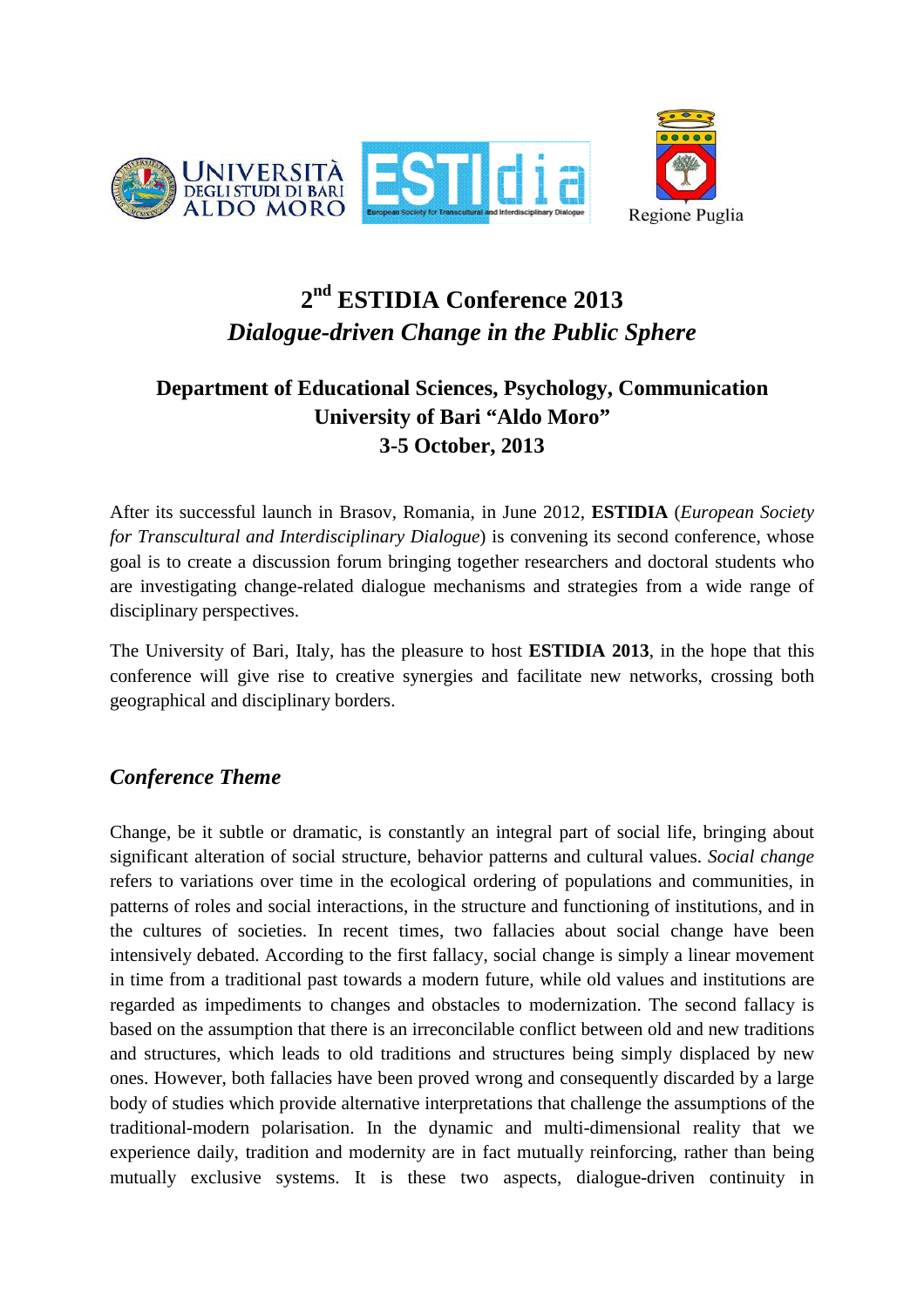discontinuity, and discontinuity in continuity, that are the topic focus for the conference presentations and discussions.

The various theories of social change range from those that explain specific factors that cause small-scale changes to abstract and broader theories which attempt to understand underlying trends in the evolution and transformation of human societies. The focus of the conference is on the traditions, principles, purposes and practices of dialogic interaction in the public sphere that are part of, and conducive to, societal change. While many societies are currently experiencing dramatic shifts in their political, economic and social structures, there are at least two dominant trends: the increasing democratization of political life, and the rise of complex bureaucratic institutions. The key factors of social change underlying these trends are globalization, technological developments, systemic upheavals, migration and the ensuing multiculturalism and multilingualism. But perhaps the most potentially powerful factors of social change are the people animated by a profound need to communicate and, through public dialogue, to craft a dynamic vision for a more just set of social arrangements in the pursuit of major goals in the service of the common good. The implementation of visionary ideas calls for critically discussing ideas and conceptualizations which take into account the continuously changing nature of societies and communities, and which aim at explicating the interdependence between individuals' interaction practices and the discursive construction of identities, on the one hand, and their access to full participation in society, on the other.

Key issues of interest to the conference include, but are not limited to, the following:

*- Promoting citizen-centred multicultural and social practices in Europe and beyond* 

*- Enhancing the dialogue of tradition and innovation at the interface of the public and private spheres* 

- *Initiating and responding to societal changes through cross-European networking activities*
- *Exploring patterns of social and personal change at micro- and macro-level*
- *Scrutinizing dialogic problem-solving strategies in cross-cultural perspectives*
- *Identifying divergence and convergence patterns in public narrative and dialogue*
- *Discourse of social change Boundary-crossing between practice and theory*

We welcome contributions from diverse fields of enquiry, including discourse studies, conversation analysis, discursive psychology, critical discourse analysis, rhetoric, narrative analysis, political discourse analysis, social semiotics, multimodal discourse analysis, applied linguistics, gesture studies, as well as approaches to dialogue and verbal interaction pertaining to sociology, political science, pedagogy, comparative education, philosophy, anthropology, media studies, journalism and cultural studies. Proposals for individual papers or special sessions may include research questions like the following:

- How should we grapple with the notion that arguing for and against is an opportunity for positive change?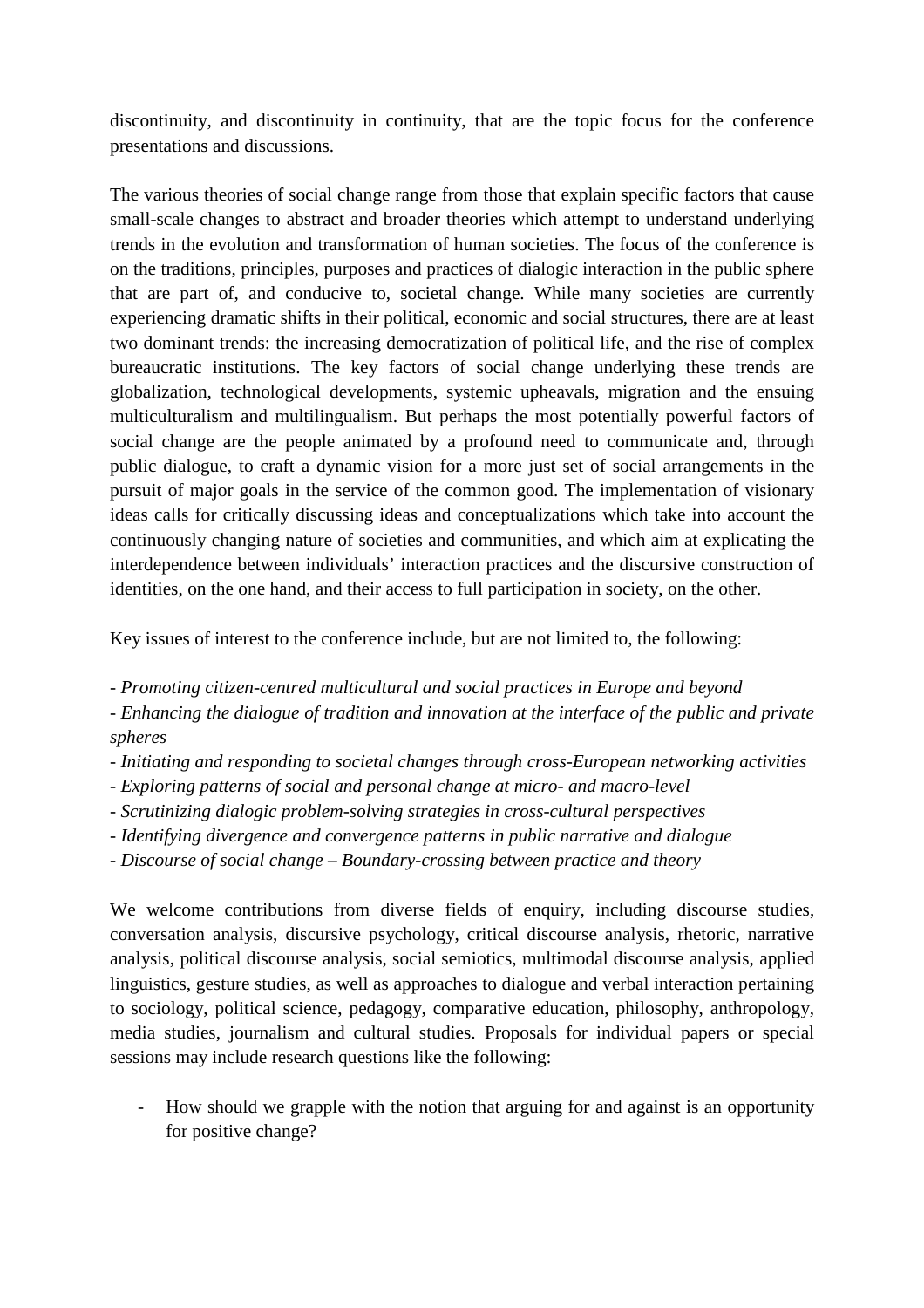- How can interpersonal and institutional interactions facilitate and encourage bottomup or top-down social change (in processes of political transition, power transfer and empowerment, business outsourcing, etc.)?
- How are the concrete, daily instantiations of social change articulated in public debate (e.g. media interviews, press conferences, political debates)?
- How can concepts such as identity, migration, community, and citizenship illuminate key aspects of ongoing social, political and cultural change?
- How are the various aspects of social change discussed in the media, in educational institutions, and/or in the political sphere?
- How is understanding social change going to enrich the researchers' correlation between theory and practice?
- How are messages for and against social change conveyed in public speaking and debating?
- How is the contribution of pedagogy and psychology to be integrated in the debate on social change?

In addition to paper presentation, two thematic workshops are being organized within the framework of the ESTIDIA 2013 conference:

- Workshop on "*Gender Empowerment through Social Innovation Strategies*" (*GENESIS*) – based on a project proposal by a European research consortium consisting of participants from eight EU countries
- Workshop on "*Re-negotiating Identities in the European Public Sphere*" based on an ongoing research project at SNSPA (National School for Political and Administrative Studies) in Bucharest, Romania

### *Abstract Submission*

We invite submissions of abstracts for paper presentations (20 minutes for presentation, to be followed by 10 minutes for questions) to be scheduled in parallel sessions. The abstract should indicate the leading research question, theoretical approach, research methods, data sources, results or expected results, and relevance of the research. Abstracts will be peerreviewed by the conference scientific committee.

Please include in the abstract: the title of the paper, the name(s) of presenter(s), institutional affiliation and email address (max 500 words, in English).

**Email submission to:** alberto.fornasari@uniba.it **Conference Website:** www.fasf.uniba.it ; www.uniba.it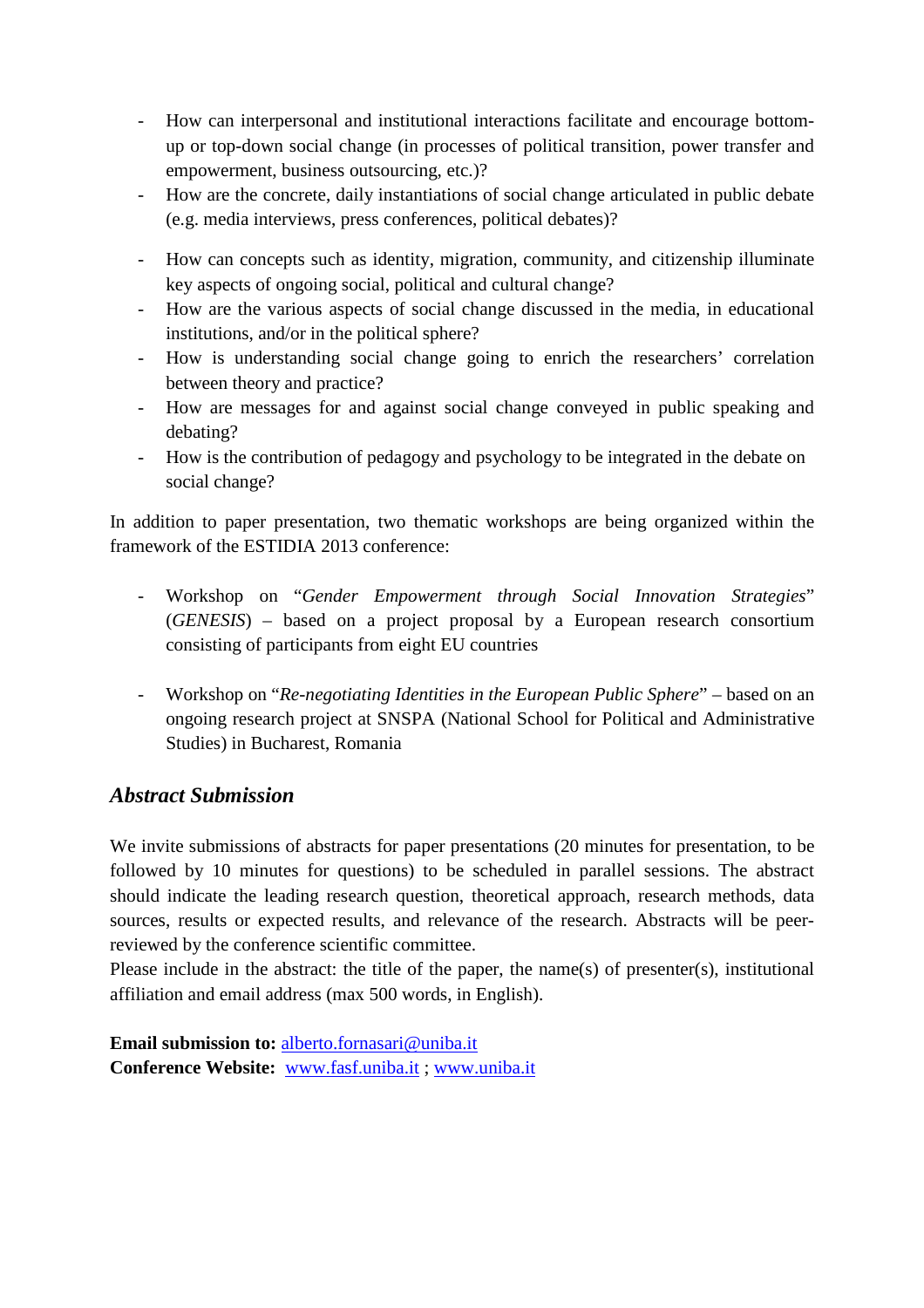### *Important Dates*

| Submission deadline:        | May 1, 2013   |
|-----------------------------|---------------|
| Notification of acceptance: | June 1, 2013  |
| Draft papers:               | July 30, 2013 |

### *Registration fee*

The early bird conference fee is 100 EUR, late registration fee (no later than 5th August 2013) is 120 EUR. The registration fee includes, in addition to the CD-ROM publication of conference proceedings, a conference bag, welcome cocktail, refreshments/coffee breaks and guided visits of Bari.

#### *Venue*

The 2013 ESTIDIA conference will be hosted by the University of Bari "Aldo Moro". University website: www.uniba.it ; www.fasf.uniba.it

# **How to get to Bari**

Reaching Bari is not difficult at all: this is possible thanks to the fact that Bari is the provincial capital of the region and for this reason it is one of the major touristic destinations of southern Italy. Bari is also very important for its geographical location which provides connections with northern and central Italy and with foreign countries.

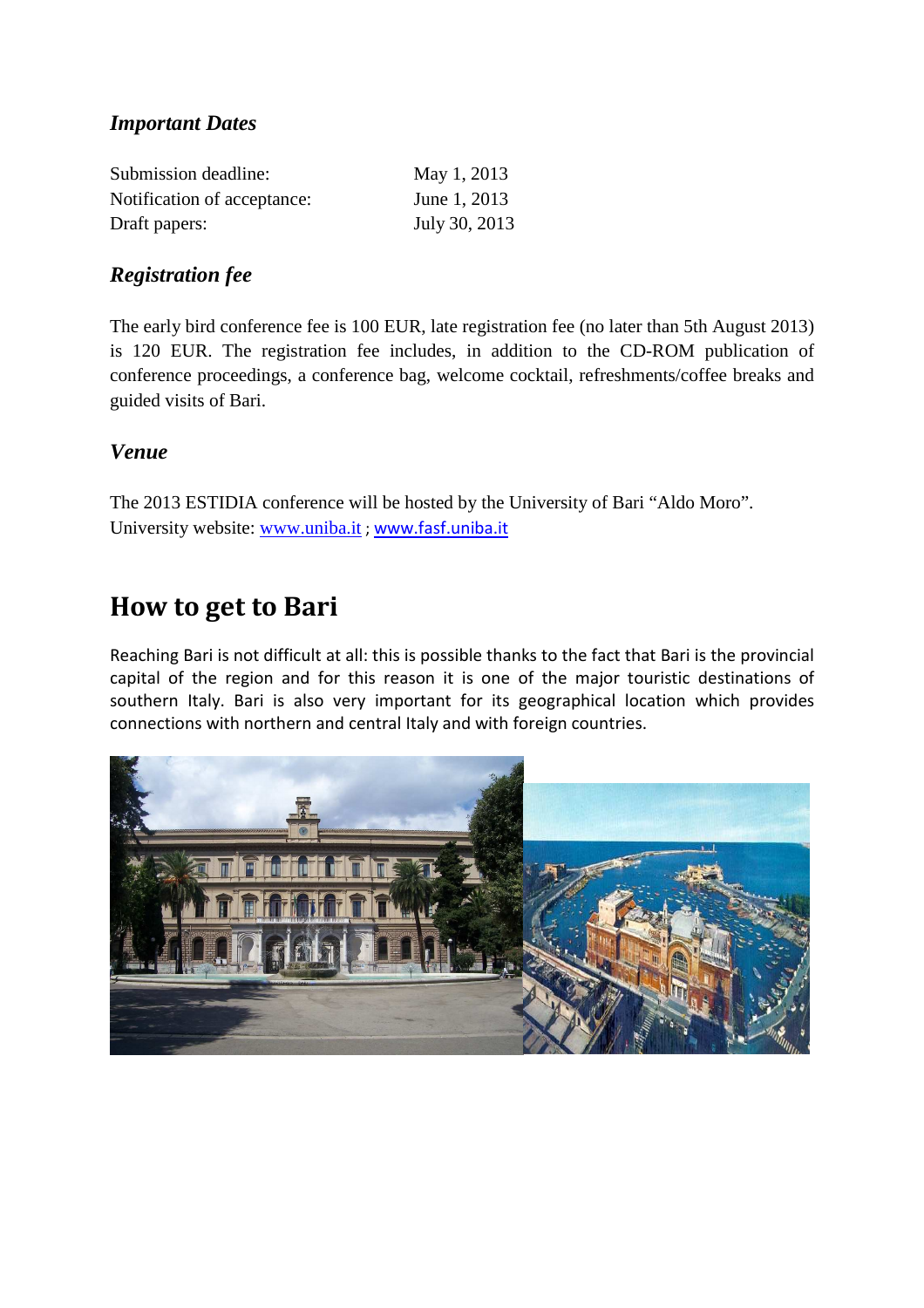

## *Reaching Bari by plane*



The Airport of Bari is the Palese Airport, dedicated to Karol Wojtyla since 2005. The airport is one of the most important airports of the region. Many destinations are reachable thanks to some partnerships with the major airlines (either low-cost or flag carrier).

## *Reaching Bari by train*



Like all the big cities of Apulia, Bari is connected by railway with all Italian city centres.The major Italian railway public company is **TRENITALIA**. (www.trenitalia.it)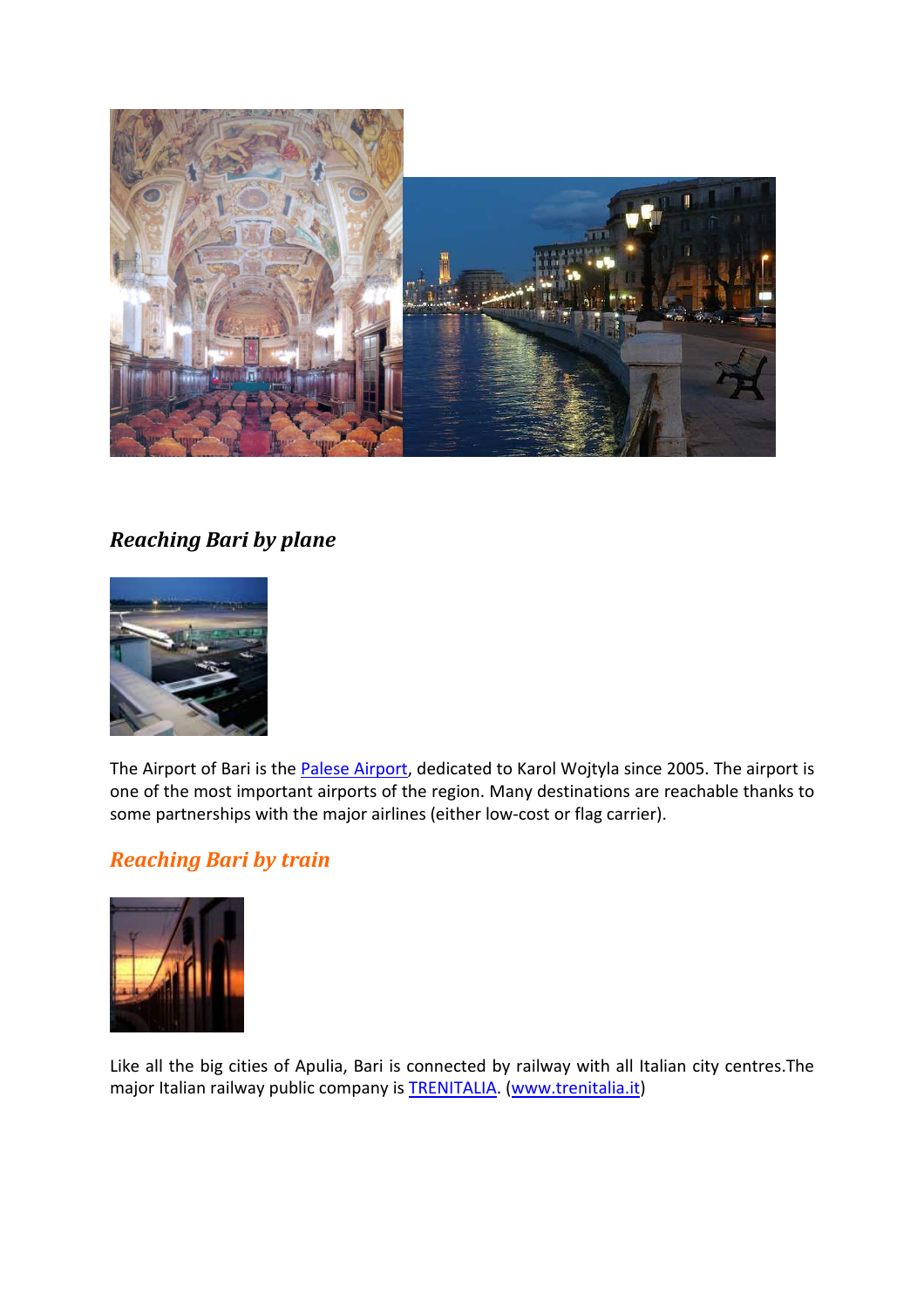### *Reaching Bari by car*



Reaching Bari by car is faster by using the motorways: the A14 starts at Bologna and touches Foggia, Bari, Taranto and the A16 that connects Bari and Naples. Italian motorways are mostly administrated by ANAS Concessionary Companies and are usually subjected to payment of the toll.

#### *Reaching Bari by Bus*



Buses allow you to reach Bari from every part of Italy. There are many Bus Companies in Bari with daily departures heading to Milan, Bologna, Rome, Naples, Pisa, Siena, Palermo e Catania.

The major companies are: *Asv (Linea Urbana Bitonto); Baltour ciarrocchi; Chiruzzi; Conca michele autoservizi extraurbani; Elios autoservizi; Fal; Ferrovie del Gargano; Ferrovie del Sud; Ferrotramviaria; Interbus; Marino michele; Marozzi; Miccolis; Saps; Stp; Sita puglia.* 

#### *Conference Hotels*:

**Hotel Victor** \*\*\*\* , Via Domenico Nicolai, 71, 70122 – Bari Tel. +39 080 5216600; Fax +39 080 5212601 Reception/Booking: info@hotelvictorbari.it *72,00 euro (double room) 55,00 (single room)* 

**Hotel Moderno** \*\*\* ,Via Crisanzio, 60 - 70122 - BARI Tel. +39-080-5.213.313 ; Fax +39-080-5.214.718 *75,00 euro (double room) , 55,00 euro (single room)*  hotel@modernobari.com

**B&B Residenza Sveva** \*\*\*, P.zza Luigi di Savoia, 24 – 70121, Bari Tel: 0039 335 780 96 81; Fax: 0039 080 969 22 00 info@residenzasveva.it; *40,00 euro (single room), 55,00 euro (double room)*